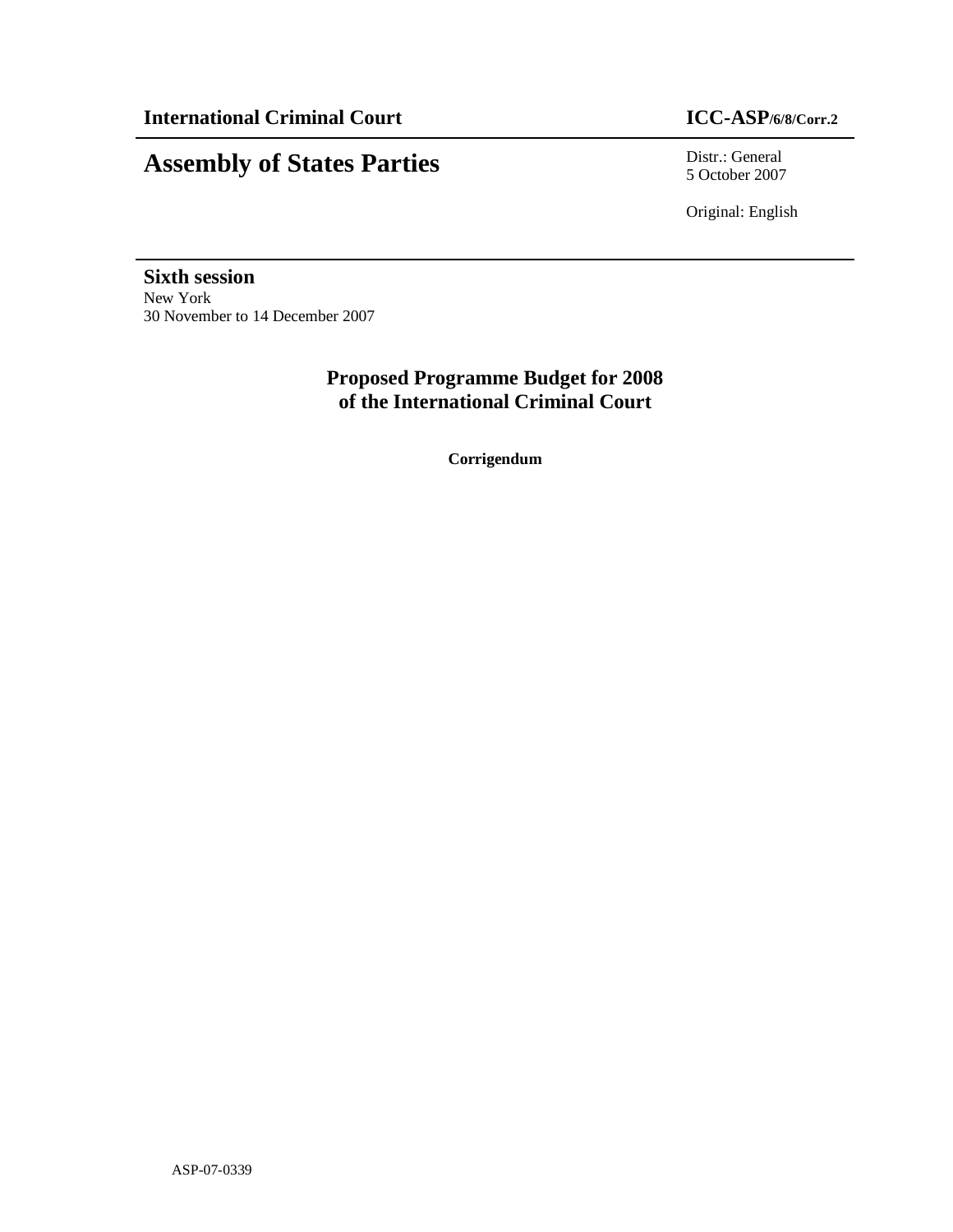| 1.                      | Page 53<br>Replace table 31 with the following tables:<br>Table 31. Major Programme III: Proposed staffing for 2008 |            |     |       |       |       |       |       |                |       |                            |         |       |                   |             |
|-------------------------|---------------------------------------------------------------------------------------------------------------------|------------|-----|-------|-------|-------|-------|-------|----------------|-------|----------------------------|---------|-------|-------------------|-------------|
|                         | <b>Registry</b>                                                                                                     | <b>USG</b> | ASG | $D-2$ | $D-1$ | $P-5$ | $P-4$ | $P-3$ | $P-2$          | $P-1$ | Total P-staff<br>and above | $GS-PL$ | GS-OL | Total<br>GS-staff | Total staff |
| Existing                | Basic                                                                                                               |            |     |       |       | 15    | 21    | 34    | 20             |       | 95                         | 8       | 117   | 125               | 220         |
|                         | Situation-related                                                                                                   |            |     |       |       |       | 10    | 28    | 21             |       | 66                         | 10      | 91    | 101               | 167         |
|                         | Subtotal                                                                                                            |            |     |       |       | 15    | 31    | 62    | 41             |       | 161                        | 18      | 208   | 226               | 387         |
| New                     | Basic                                                                                                               |            |     |       |       |       |       |       | 3              |       | $\overline{4}$             |         | 4     |                   | Q           |
|                         | Situation-related                                                                                                   |            |     |       |       |       |       |       | $\overline{2}$ |       | $\overline{ }$             |         | 8     | 8                 | 15          |
|                         | Subtotal                                                                                                            |            |     |       |       |       |       | O.    |                |       | 11                         |         | 12    | 13                | 24          |
|                         | Basic                                                                                                               |            |     |       |       |       |       |       |                |       |                            |         |       |                   |             |
| Redeployed<br>/Returned | Situation-related                                                                                                   |            |     |       |       |       |       |       |                |       |                            | $-1$    |       | -1                | $-I$        |
|                         | Subtotal                                                                                                            |            |     |       |       |       |       |       |                |       |                            | $-I$    |       |                   |             |
|                         | Total                                                                                                               |            |     |       |       | 15    | 31    | 68    | 46             |       | 172                        | 18      | 221   | 239               | 411         |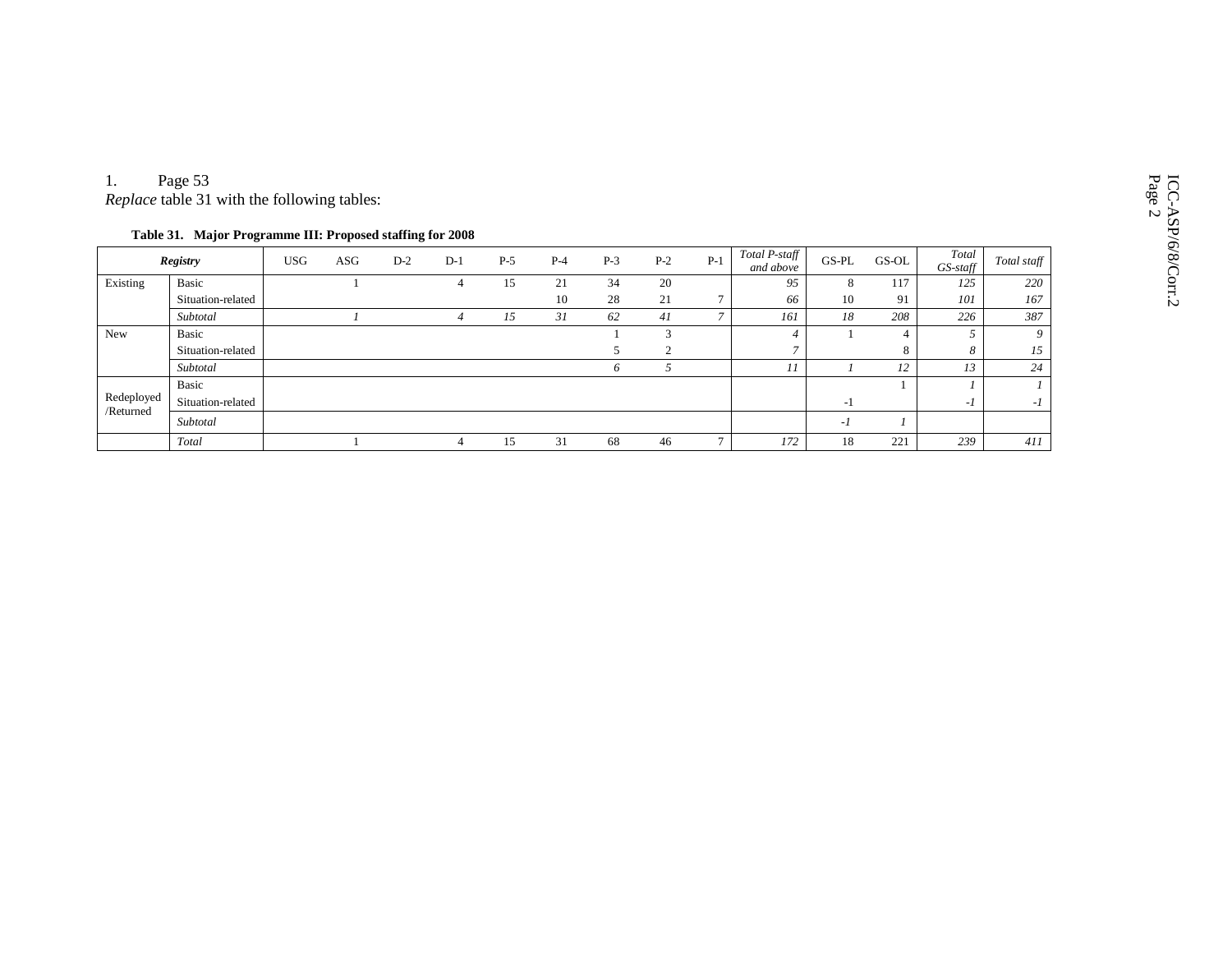# 2. Page 56

*Replace* table 33 with the following table:

### **Table 33. Programme 3100: Proposed staffing for 2008**

| <b>Office of the Registrar</b> |                   | <b>USG</b> | ASG | $D-2$ | $D-1$ | $P-5$ | $P-4$ | $P-3$ | $P-2$ | $P-1$ | Total P-staff<br>and above | GS-PL | GS-OL | Total<br>$GS$ -staff | Total staff |
|--------------------------------|-------------------|------------|-----|-------|-------|-------|-------|-------|-------|-------|----------------------------|-------|-------|----------------------|-------------|
| Existing                       | Basic             |            |     |       |       |       |       |       |       |       | 18                         |       | 39    | 42                   | 60          |
|                                | Situation-related |            |     |       |       |       |       |       |       |       |                            |       | 14    | 14                   | 16          |
|                                | Subtotal          |            |     |       |       |       |       |       |       |       | 20                         |       | 53    | 56                   | 76          |
| New                            | Basic             |            |     |       |       |       |       |       |       |       |                            |       |       |                      |             |
|                                | Situation-related |            |     |       |       |       |       |       |       |       |                            |       |       |                      |             |
|                                | Subtotal          |            |     |       |       |       |       |       |       |       |                            |       |       |                      |             |
|                                | Total             |            |     |       |       |       |       | 10    |       |       | $\cap \subset$<br>ر ت      |       | 54    | 57<br>ر ر            | 82          |